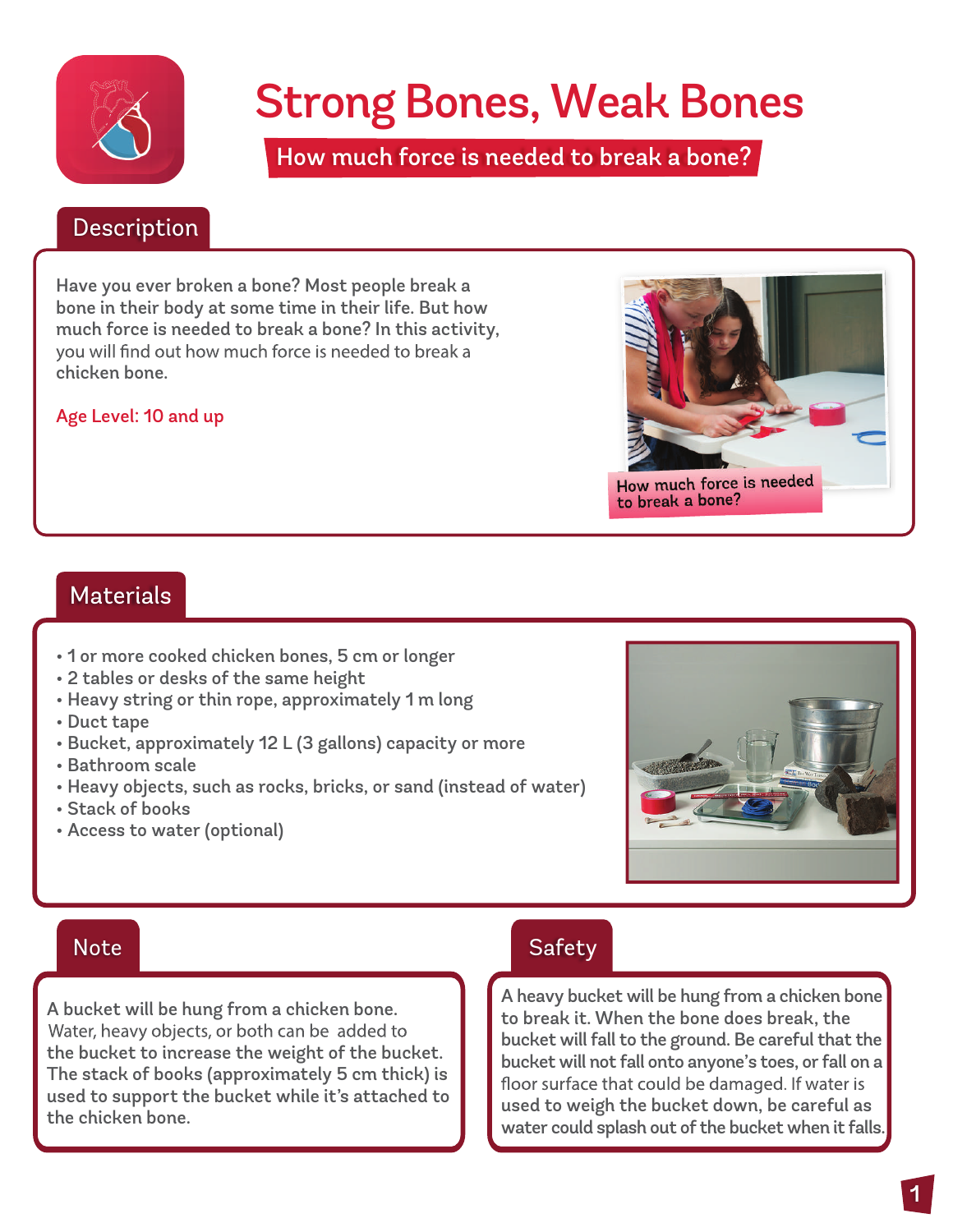#### Step 1

You will test the strength of a recently cooked chicken bone. Clean any bits of meat, tendon, and connective tissue off the bone.

## Step 2

Move the two tables or desks so there is only a 3-cm gap between their edges.

## Step 3

Place the chicken bone across the gap, so each end of the bone rests on the edge of one table or desk. Using duct tape, tape each end of the bone to a table. Tip: Duct tape can sometimes leave sticky residue, or damage some surfaces. Be sure you have permis sion to apply duct tape before doing so.





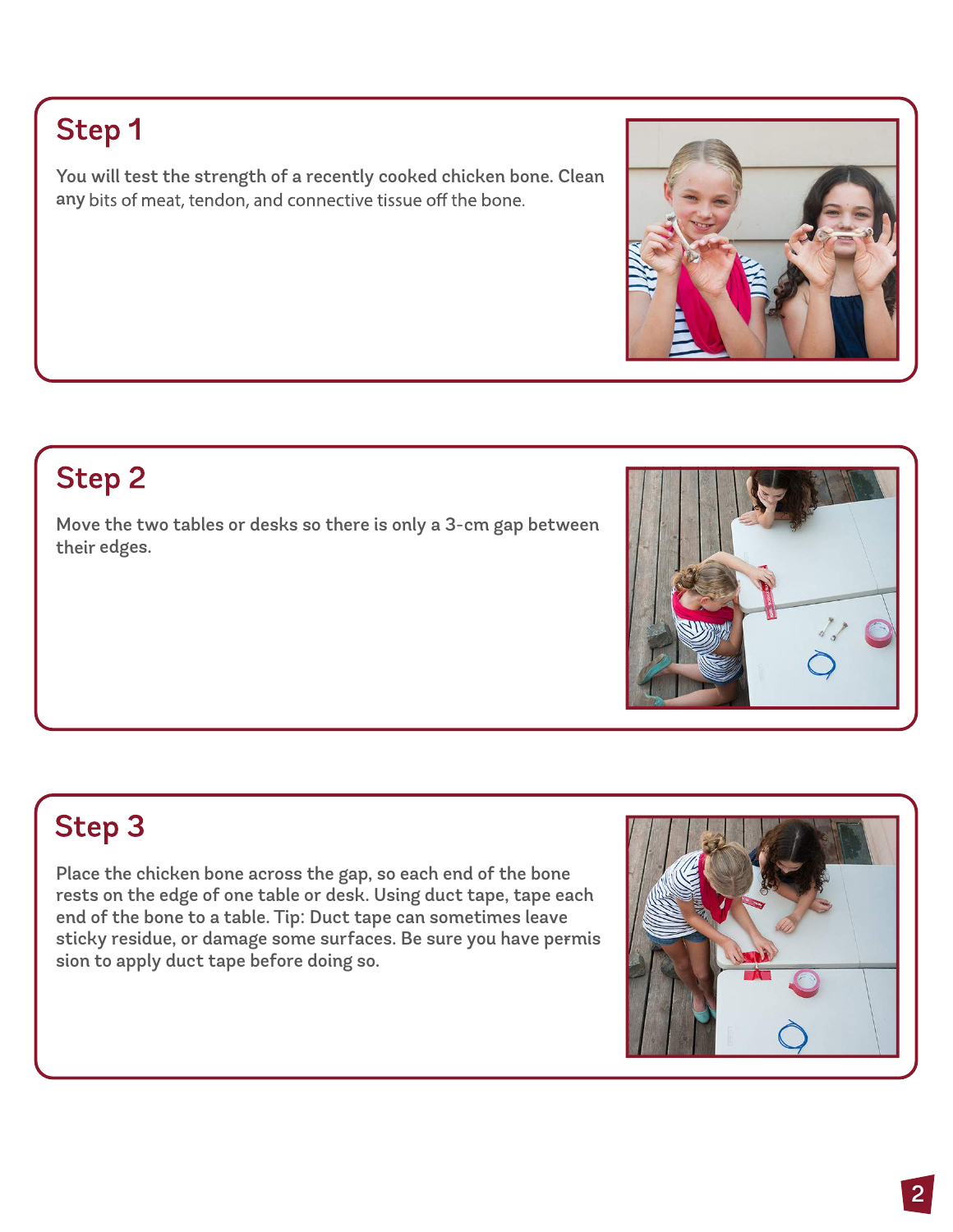You will use the weight of a bucket and its contents to try to break the bone in half. The bucket will hang from the chicken bone by a string or rope. Predict how heavy the bucket needs to be to break the bone.

## **Step 5**

Place a short stack of books (about 5 cm high) on the ground directly below the bone. Set the bucket on top of the stack. Tip: This stack of books is used to hold up the bucket while you attach the string from the bucket to the bone. Once the books are removed, the bucket will fall this short distance to the ground.

## Step 6

Tie the string or rope from the bucket handle to the bone. The handle should be upright, as in the photo. Make sure the rope is somewhat tight and the knots are secure.





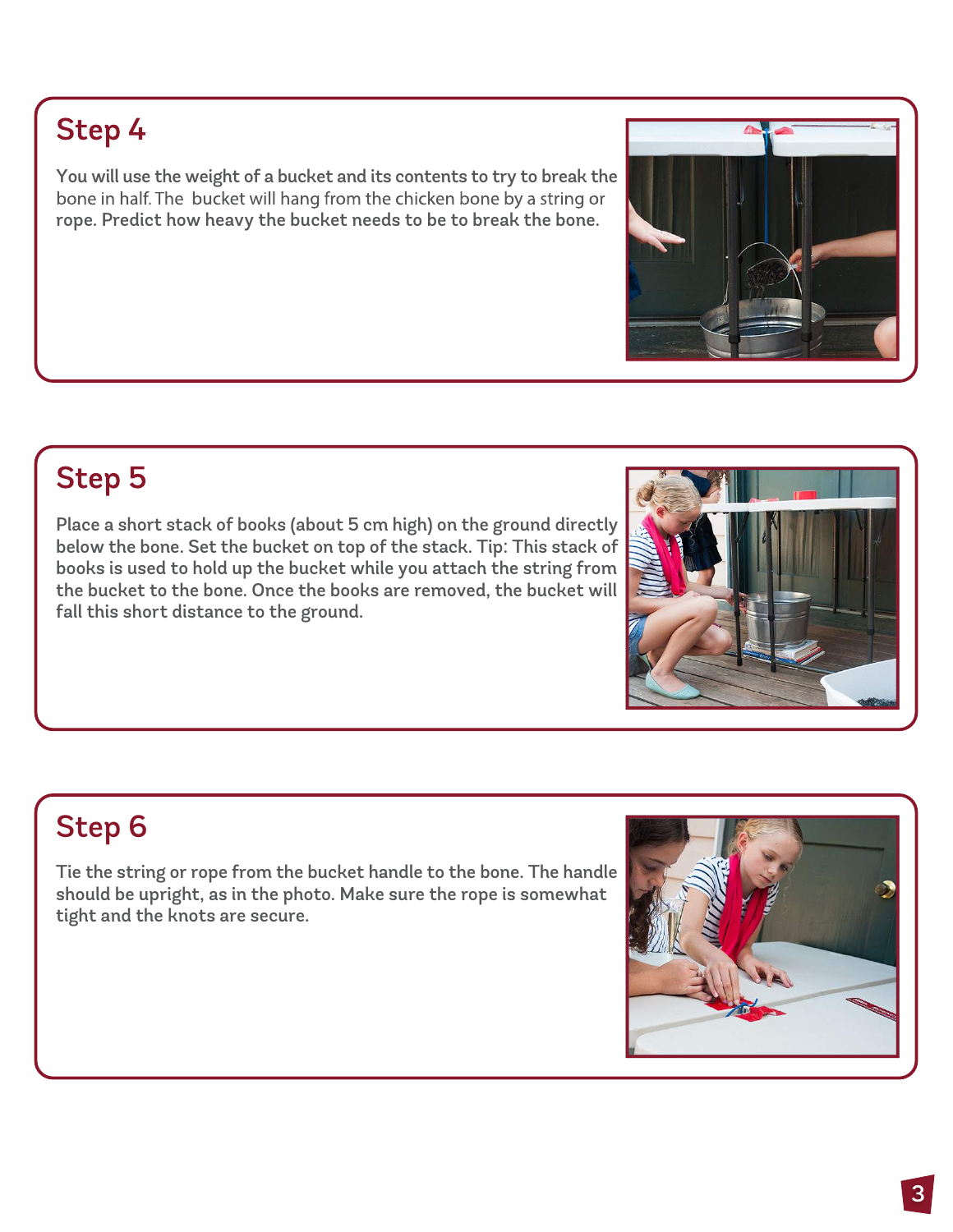### Step 7

Lift up the bucket and move the books out of the way. Let the bucket hang from the bone. Slowly add water, sand, or bricks to the bucket so its weight gradually increases. Be careful, as the bone could break at any moment and the bucket will fall to the ground!

## Step 8

Once the chicken bone breaks, weigh the bucket on the bathroom scale. How much does the loaded bucket weigh? Was your prediction correct? If you have more chicken bones, try this experiment again!

## **What's Going on?**

"A typical chicken bone can withstand 150-200 Newtons (35-50 pounds) of force. The bone you broke may have been able to take slightly less or more force.

You may have noticed that the bone started to bend slightly before it broke. Bones seem stiff and rigid, but they're slightly flexible too. Calcium, a mineral in bones, keeps them rigid, while collagen, a protein in bones, gives them some flexibility. Both these properties are important. Rigid bones let us stand upright and walk around. Flexible bones bend slightly when force is applied, and so do not break instantly."





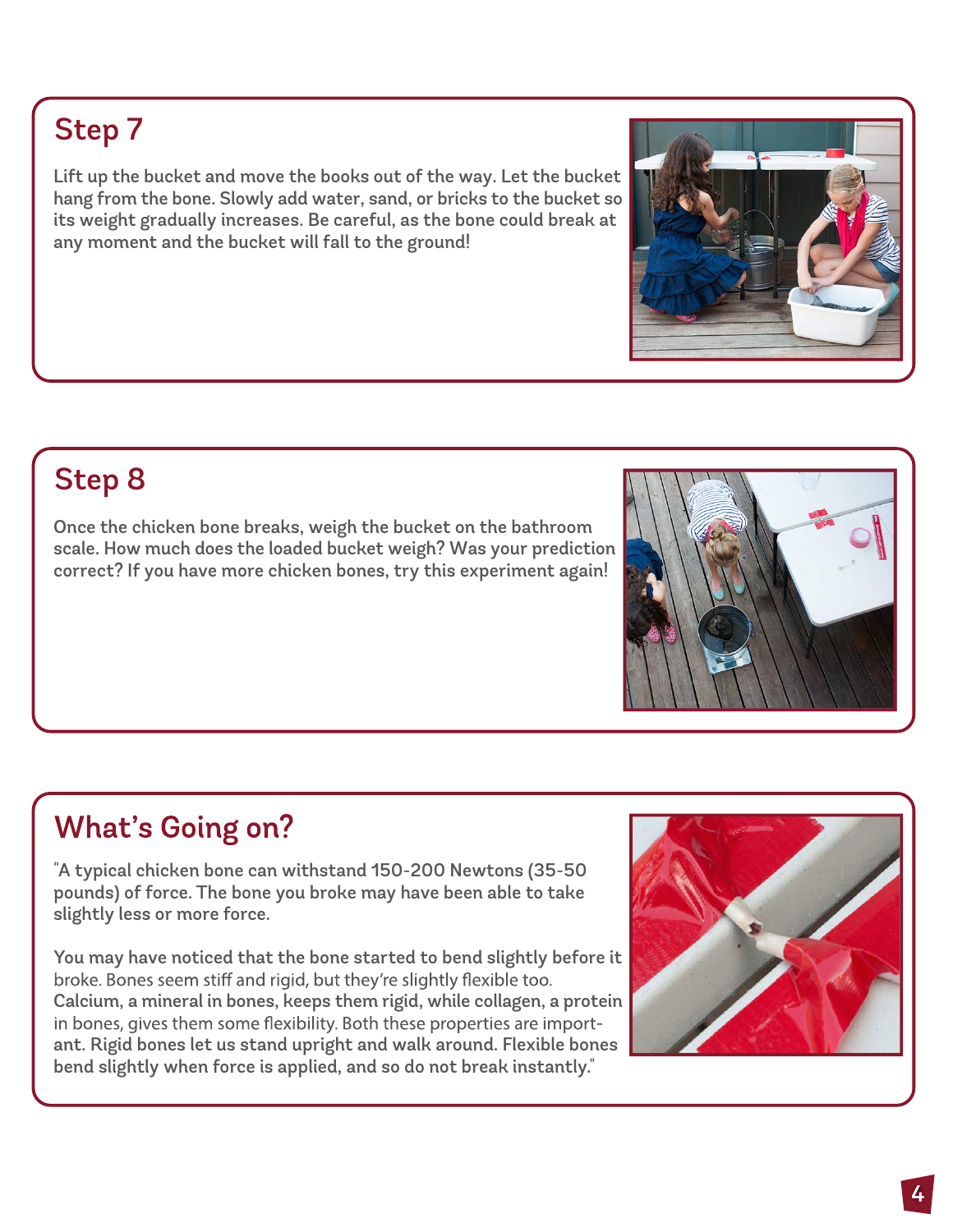#### Exercise is Good for the Bones

Your bones get stronger when you use them, just like your muscles. Any kind of exercise is great for your whole body, but the best ones for your bones are weight-bearing activities like walking, running, hiking, dancing, tennis, basketball, gymnastics, and soccer. Swimming and bicycling make you healthier, but are not weight-bearing exercises & won't help build your bone density.

So join a sports team or head out for a walk with your family! The most important thing is to get up and move more. Alone or with your friends and family, indoors or outdoors, one of the best things you can do for your bones and your health is start a lifelong habit of physical activity.